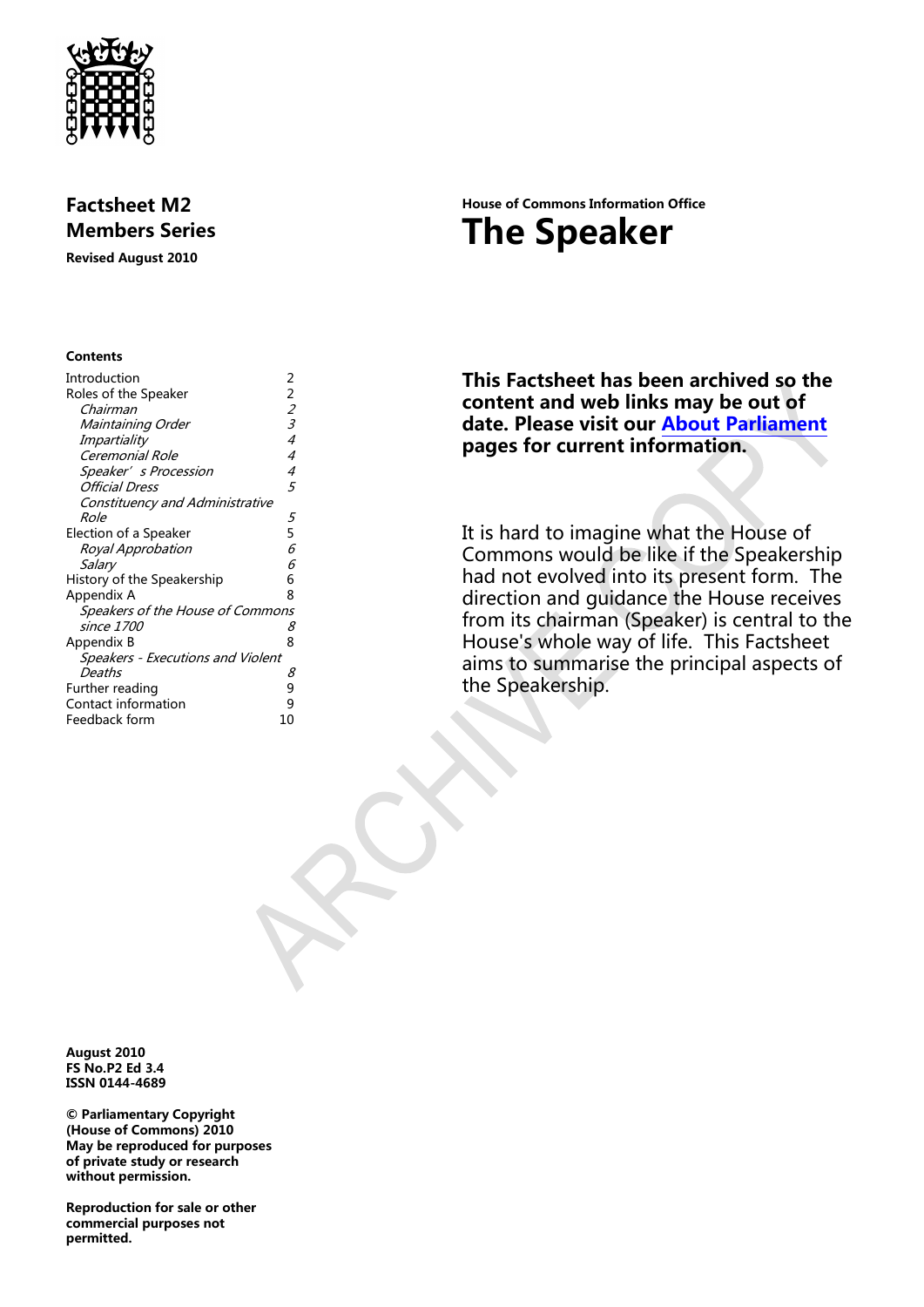# <span id="page-1-0"></span>**Introduction**

-

Most people have an idea of the duties of the Speaker either from watching or listening to broadcasts of the House or from attending a debate. This Factsheet aims to outline the principal roles and duties of the Speakership and their historical context.

### <span id="page-1-2"></span><span id="page-1-1"></span>**Roles of the Speaker Chairman**

The Speaker acts as Chairman during debates in the Commons Chamber, and sees that the rules laid down by the House for the carrying on of its business are observed. Current practice is for the Speaker to take the Chair for the first two hours of each day (except Fridays), for an hour each evening, and occasionally at other times. For the rest of the time, one of the deputies will preside. The Speaker selects (or calls) Members to speak in the Chamber, acts as the House's representative in its corporate relations with outside bodies and the other elements of Parliament: the House of Lords and the Crown. The Speaker is also responsible for protecting the interests of minorities – those with interests or opinions which are not represented by the main parties – in the House.

In the House of Commons Chamber, the Speaker ensures that debates run smoothly and are conducted in an orderly way. The selection of those who are to speak is therefore a very important role for the Speaker, and one that has to be handled with tact and discretion. In a debate, official spokesmen or women for Government and Opposition usually take part, as well as those for the other parties, Members with constituency interests, those who specialise in the subject under discussion and those simply with a general interest. The Speaker, therefore, has to balance all these requirements when working out who should speak ("be called") next. Members can either "catch the Speaker's eye" by briefly rising from their seat to indicate that they want to speak during a particular debate, or they may inform them in advance. However, the decision rests solely with the Speaker. Similarly, the Speaker can call Members to ask supplementary questions during Question Time.

The Speaker has three deputies. The Chairman of Ways and Means $^1$  takes the Chair when the House is in Committee or discussing ways and means resolutions, such as those in the Budget, and there is also a First Deputy Chairman and a Second Deputy Chairman of Ways and Means. The Speaker and three deputies do not vote in divisions of the House. If, however, there is a tied vote, the occupant of the Chair must exercise a casting vote. For more details of this, see **Factsheet** P9.

The Speaker must also exercise discretion on a number of matters prescribed in the standing orders of the House. 2 Examples include decisions as to whether an application for an emergency debate (under Standing Order 24) is proper to be put to the House, whether to allow an urgent question, and whether a complaint of breach of privilege can legitimately be pursued in the House. At the beginning of certain debates, the Speaker may decide to invoke the "short speech" rule prescribed in Standing Order 47, which limits the length of individual speeches. By using Standing

 $1$  "Ways and means" refers to the provision of revenue to meet national expenditure through 'charges upon the people,'. Taxation is an example of this.

<sup>&</sup>lt;sup>2</sup> Standing Orders of the House are the printed rules which regulate procedure, debate and the conduct of Members in a legislature.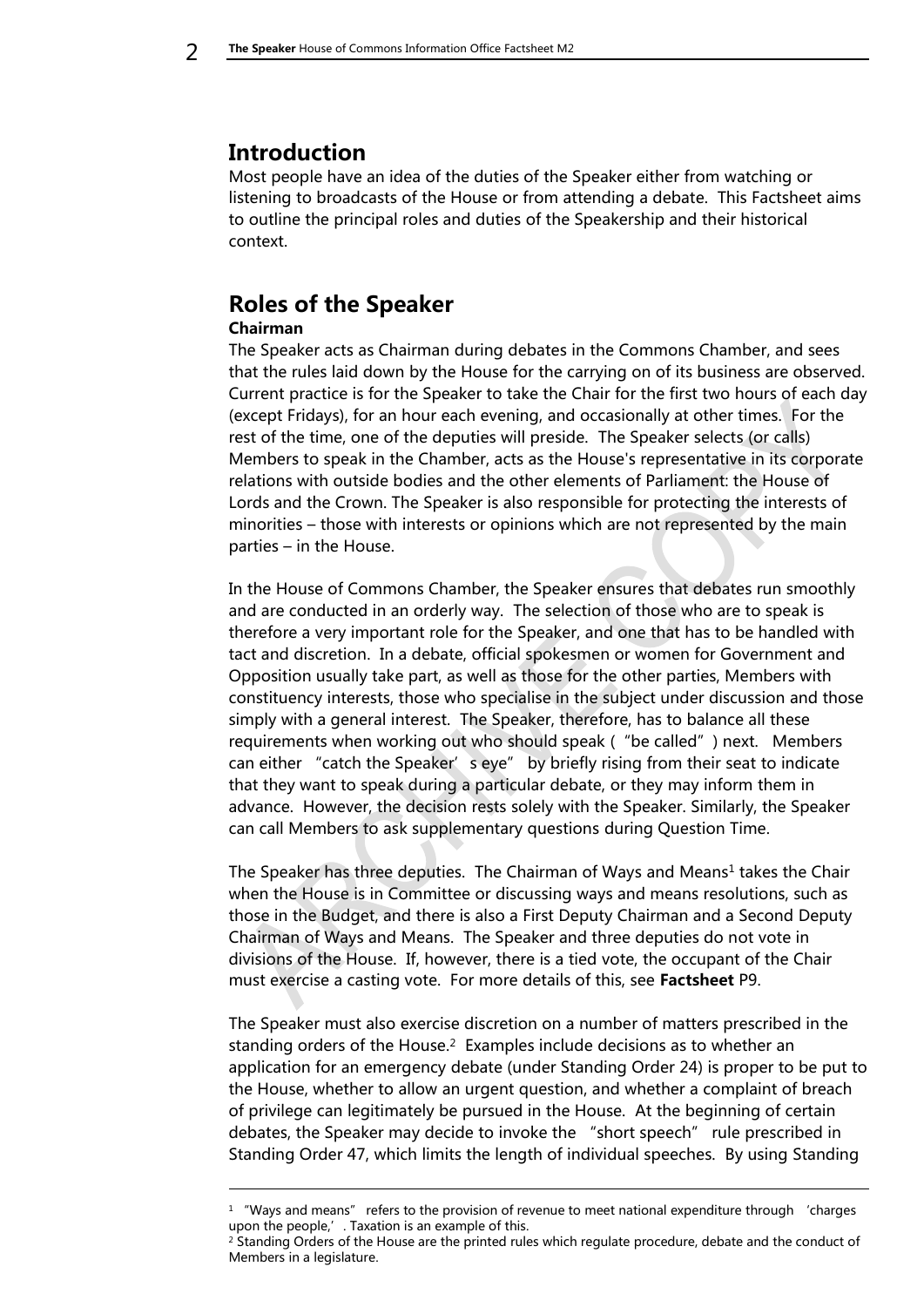Order 32, the Speaker may decide which, if any, of a number of amendments to a motion or a bill before the House will be selected for debate. In the case of a committee of the whole House, the Chairman of Ways and Means or one of the deputies exercises this power.

When in the Chair, the Speaker may also be called upon to rule whether or not a certain action or point is in accordance with the rules and precedents of the House (a "point of order"). A ruling is made either on the spot or at a later date as circumstances dictate: in either case the Clerks at the Table can be called upon for advice if necessary.

#### <span id="page-2-0"></span>**Maintaining Order**

The Speaker must preserve order in the House and ensure that its rules of debate are observed. For instance, a Member who alleges dishonourable behaviour by another may be directed to withdraw the remark concerned. The Speaker has the power to suspend the sitting in the case of grave general disorder. In the case of wilful disobedience by a Member, the Speaker can suspend them from the House for a day or invite the House to approve expulsion for a longer period. This is known as "naming" a Member.



Mr Speaker, Rt Hon John Bercow MP, dressed in state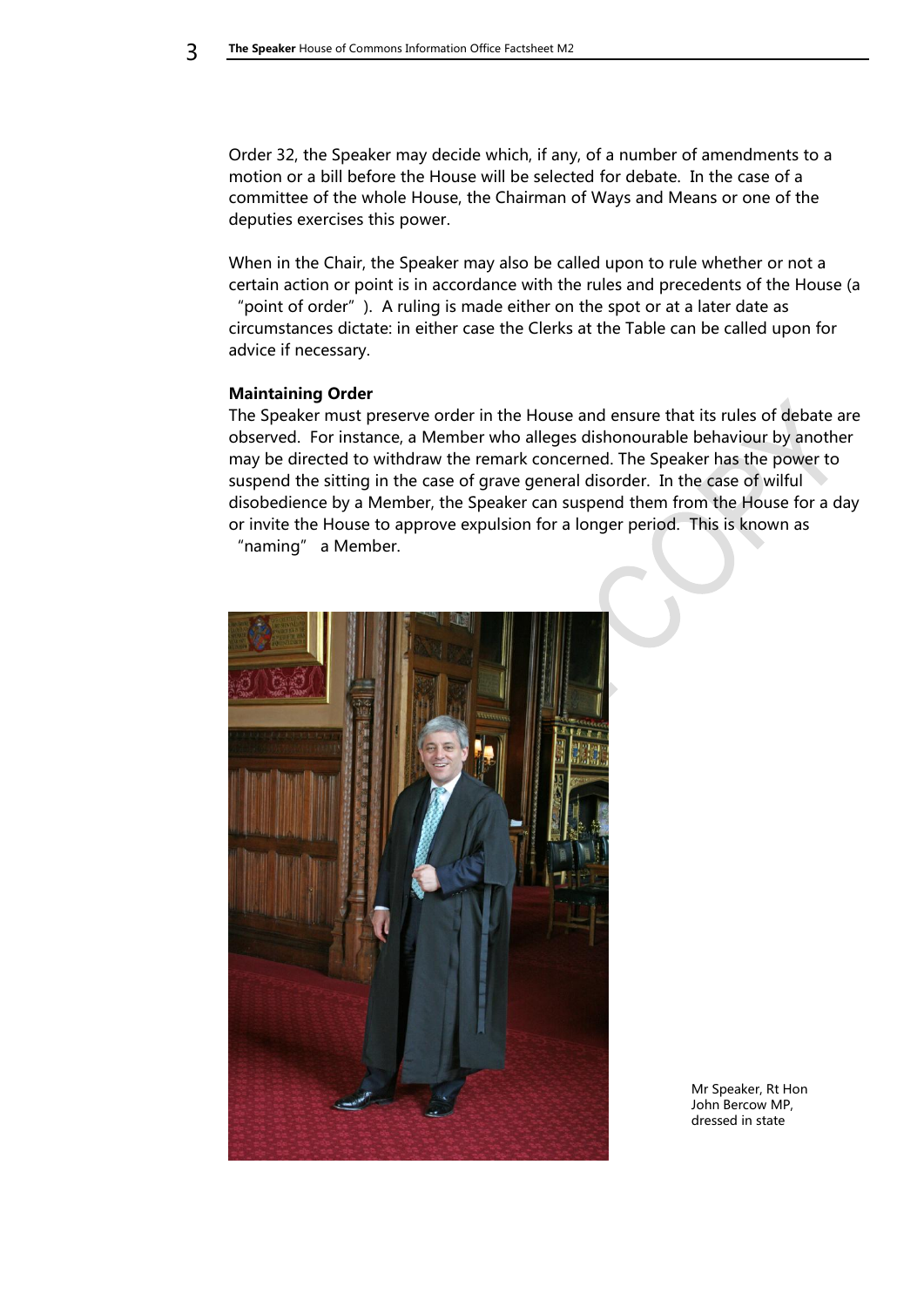The Speaker has to protect the rights of minorities in the House and must ensure that the holders of an opinion, however unpopular, are allowed to put across their point of view. This is especially important when deciding whether or not to allow the closure to be moved - that is, whether a debate can be brought to a close. If minorities have not yet been allowed to speak, the Speaker may decide to keep the debate open.

The Speaker periodically sends letters to all Members of Parliament on conventions and courtesies of the House, setting out his role and reminding Members of what they should and should not do. $3$ 

### <span id="page-3-0"></span>**Impartiality**

The Speaker must be above party political controversy and must be seen to be completely impartial in all public matters. All sides in the House rely on the Speaker's disinterest, and understand that he or she must stand aside from controversy. Accordingly, on election the Speaker resigns from his or her political party. During a General Election the Speaker will still need to be re-elected, but is unlikely to be opposed by any of the major political parties. Speakers do not stand on political issues, but as "the Speaker seeking re-election" and do not campaign.

Assuming the office of Speaker will, to a great extent, mean shedding old loyalties and friendships within the House. The Speaker must keep apart from old party colleagues or any one group or interest and does not, for instance, frequent the Commons dining rooms or bars. Even after retirement, a former Speaker will take no part in political issues, and will sit as a Cross-Bencher if appointed to the House of Lords.

### <span id="page-3-1"></span>**Ceremonial Role**

The Speaker acts as the spokesperson for the House on ceremonial and formal occasions. For example, the Speaker presented addresses of congratulation to The Queen on the occasion of her Silver Jubilee in 1977 and Golden Jubilee in 2002. Nowadays such occasions are usually happy events; but in past centuries a Speaker might have been called upon to deliver an unwelcome message to an autocratic and even despotic Sovereign a message which might be much less welcome - the reasons, for instance, why the Commons had disagreed to raising a tax for the royal revenues. Historically, the role of the Speaker could be rather perilous: seven Speakers were executed by beheading between 1394 and 1535.

### <span id="page-3-2"></span>**Speaker's Procession**

-

It has been suggested that the historical dangers of the Speakership are the reason for the Speaker's procession, which continues to take place every day while the House is in session. The Speaker leaves Speaker's House at the Westminster Bridge end of the Palace of Westminster preceded by a Bar Doorkeeper, the Serjeant at Arms with the Mace, and followed by the Trainbearer, Chaplain and Secretary. They undertake a formal procession through the Library Corridor, the Lower Waiting Hall, Central and Members' Lobbies to the Chamber before each sitting of the House. This route was adopted during the Second World War when the Commons used the House of Lords Chamber after their own had been destroyed. This daily procession

<sup>&</sup>lt;sup>3</sup> See Conventions and Courtesies of the House:

http://www.publications.parliament.uk/pa/cm200203/cmselect/cmproced/333/33309.htm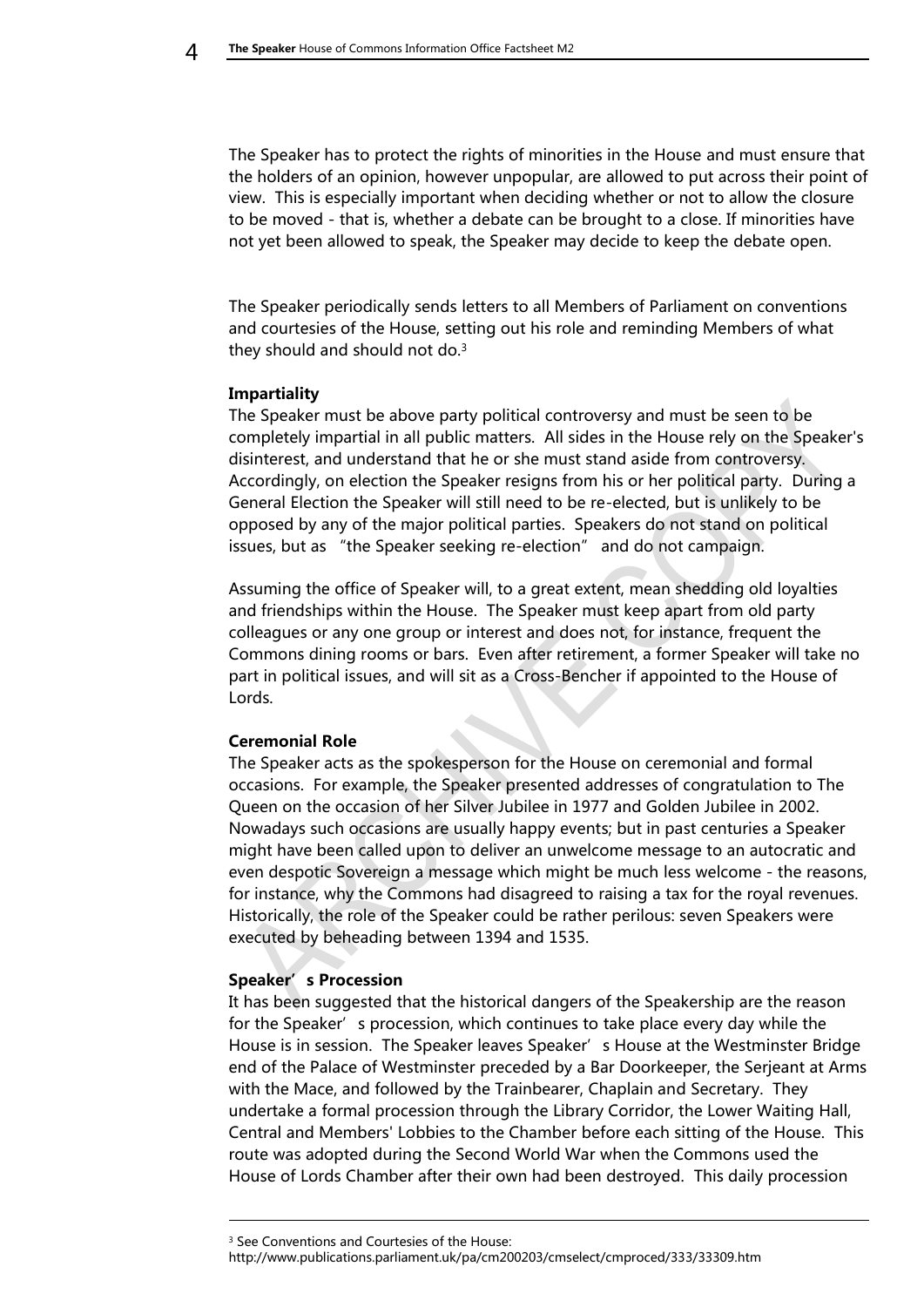has been retained in preference to the shorter pre-war route so that visitors in Central Lobby can witness the ceremony.

#### <span id="page-4-0"></span>**Official Dress**

On normal sitting days, the Speaker wears a suit, over which a black robe is worn. The Speaker no longer wears the traditional outfit, which included knee breeches, silk stockings and a full-bottomed wig. Rt Hon Betty Boothroyd first decided not to wear the wig and Rt Hon Michael Martin, her successor, chose not to wear knee breeches, silk stockings or the traditional buckled shoes.

On state occasions (such as the Opening of Parliament), the Speaker wears a robe of black satin damask trimmed with gold.

#### <span id="page-4-1"></span>**Constituency and Administrative Role**

The Speaker continues to be a Member of Parliament and therefore deals with constituents' letters and e-mails like any other. The Speaker also has an administrative role, as ex-officio Chairman of the House of Commons Commission. The Commission is the employer of all permanent staff of the House. The various domestic committees of the House make recommendations to the Commission on matters concerning the control of accommodation, services and facilities to Members, including their financial implications. (See **Factsheet** G15 for more details on the House of Commons Administration.)

### <span id="page-4-2"></span>**Election of a Speaker**

-

Speakers are elected at the beginning of each new Parliament (i.e. after every General Election), or when the previous Speaker resigns, retires or dies. New procedures for the election of the Speaker were agreed by the House on 22 March 2001<sup>4</sup> (Standing Order Nos. 1A and 1B).

The House is presided over by the Father of the House (see **Factsheet** M3). If the Speaker at dissolution is still a Member following a General Election, the Father of the House ascertains whether he is willing to be chosen as Speaker again. If this is the case, the Father of the House calls on one Member to move the motion that the former Speaker should take the Chair as Speaker-elect. This is the procedure that was followed after the 2001 and 2005 General Elections.

If a Speaker dies or retires, or does not return after a General Election, a new Speaker is elected by the House. As part of the new procedures, put in to practice for the first time on 22 June 2009<sup>5</sup> , an exhaustive secret ballot system is used. Only Members of Parliament are able to vote for a new Speaker. Before voting begins, each candidate addresses the House, explaining why they believe they should be elected. At each round, Members are given a list of candidates and place an "X" next to the candidate of their choice. The votes are then counted. The candidate with the fewest votes is then eliminated, as are any candidates who received less than five per cent of the votes cast. Also, any candidate may withdraw within 10 minutes of the announcement of the ballot. This process continues until one candidate gains more

<sup>5</sup> http://www.publications.parliament.uk/pa/cm200809/cmhansrd/cm090622/debtext/90622- 0001.htm#0906222000001

<sup>4</sup> http://www.publications.parliament.uk/pa/cm200001/cmhansrd/vo010322/debtext/10322-10.htm#10322- 10\_head2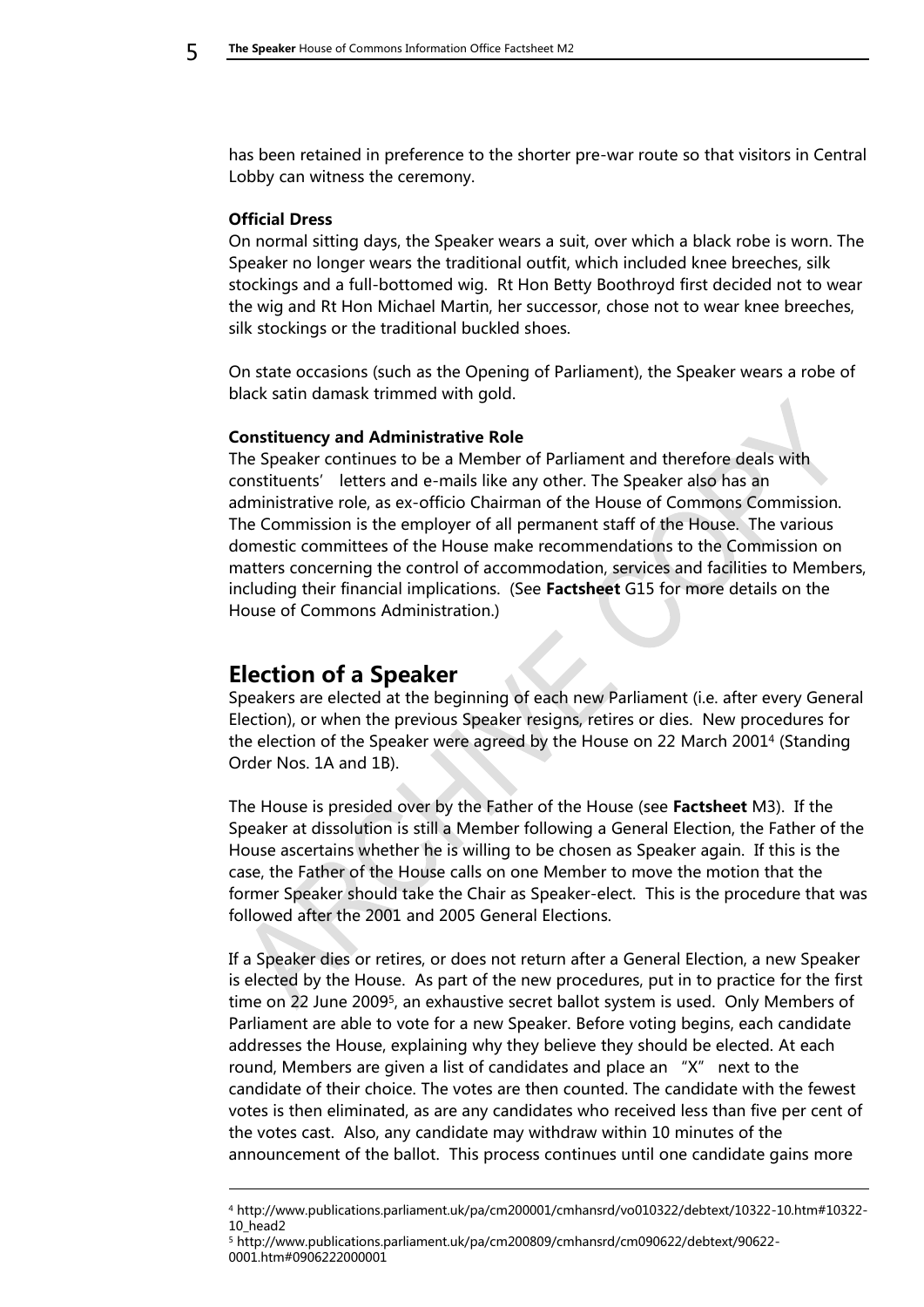than half of the votes.

The situation where there has been more than one candidate has occurred only five times since the beginning of the twentieth century. Most recently this happened on 22 June 2009, when Mr John Bercow was elected as Speaker by the House. On this occasion, there were ten candidates. Proceedings began at 2:30pm and the Speakerelect took the chair at 8:30pm, following three rounds of voting. At the final ballot, Mr Bercow won 322 votes and Sir George Young 271.

Under the old procedures, a Speaker was elected through a series of divisions. One candidate would be proposed as a Speaker in a motion and additional candidates would be presented as successive amendments to the original motion. Each amendment would be voted on through a series of divisions until a candidate was finally chosen.

#### <span id="page-5-0"></span>**Royal Approbation**

The procedure is completed when the Speaker-elect is called to the House of Lords to receive the Royal Approbation. The choice of a Speaker is therefore not entirely a matter for the Commons alone, reflecting the Speaker's constitutional role as spokesperson for the House, with rights of access to the Sovereign. At this time the newly confirmed Speaker lays claim on behalf of the Commons to "all their ancient and undoubted rights and privileges." These procedures are followed even when a Speaker seeks to continue in office in a new Parliament, although they are often a formality only.

#### <span id="page-5-1"></span>**Salary**

-

The Speaker is paid at the same rate as Cabinet Ministers. Pensions for former Speakers used to be fixed by a special Bill (Mr Speaker ... 's Retirement Act) after they resigned, but are now calculated according to the Parliamentary and Other Salaries and Pensions Acts. In September 2009, this figure was £141, 647.

### <span id="page-5-2"></span>**History of the Speakership**

The Speakership under its present title dates back to 1377 when Sir Thomas Hungerford was appointed. Equivalent presiding officers before this time were called 'parlour' or 'prolocutor', and have been identified as far back as 1258 when Peter de Montfort is said to have presided over the "Mad Parliament"<sup>6</sup> held at Oxford that year.

Until the seventeenth century, the Speaker was often an agent of the King, although they were often blamed if they delivered news from Parliament that the King did not like. Many Speakers got into trouble for this, and a few were even executed. (See Appendix B)

During the Civil War in the 1640s, however, the struggle between Crown and Parliament was reflected in the attitude of the Speaker of the House to the King

<sup>6</sup> So called by the supporters of Henry III but was in fact very businesslike and appointed a commission to draw up plans for parliamentary reform called the Provisions of Oxford. Source: Wilding & Lundy. Encyclopaedia of Parliament. Cassell & Company 1972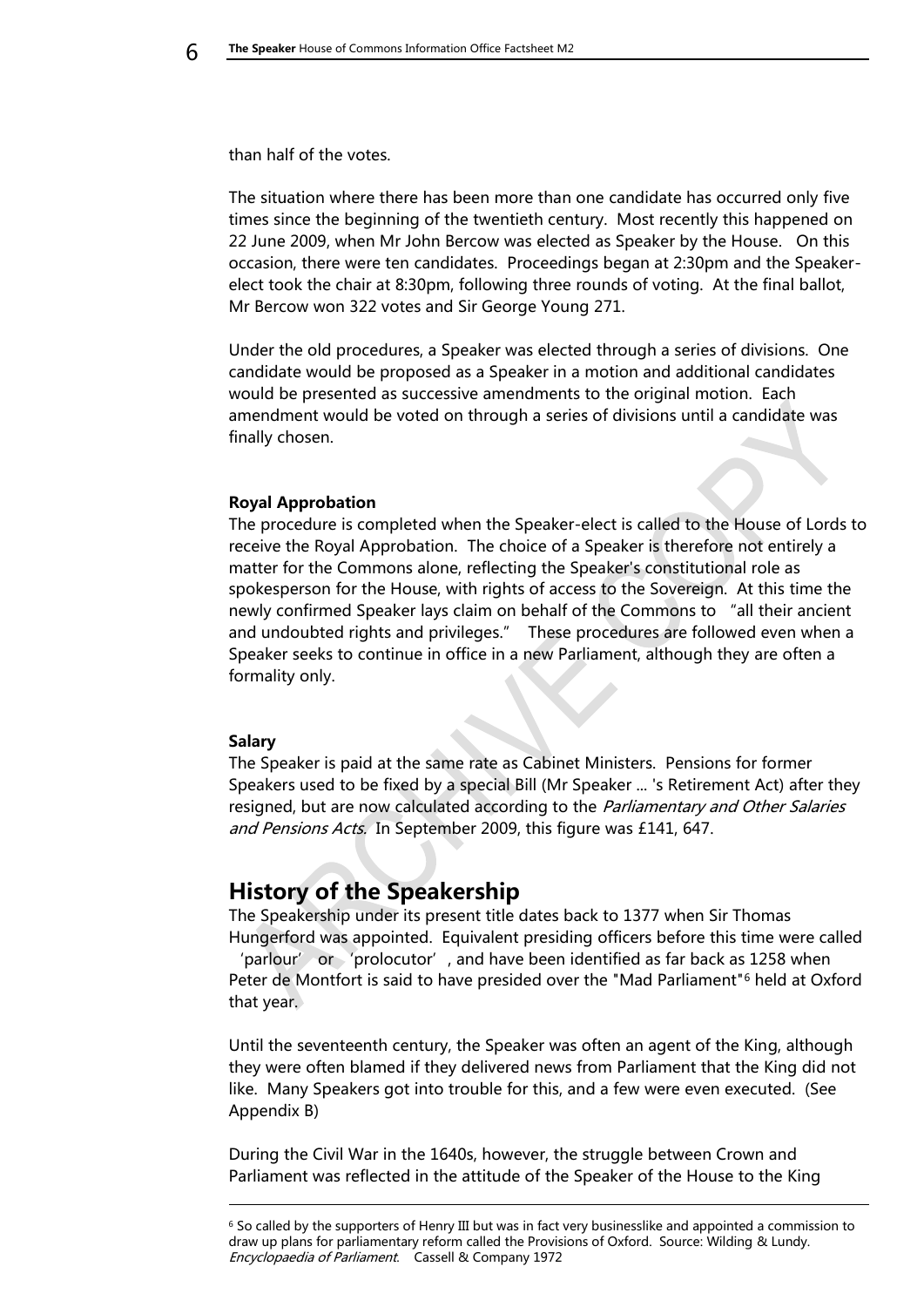When King Charles I came to Parliament in 1642 to arrest five Members of the Commons for treason, Speaker Lenthall gave the following reply:

May it please Your Majesty, I have neither eyes to see, nor tongue to speak in this place, but as the House is pleased to direct me, whose servant I am here, and I humbly beg Your Majesty's pardon that I cannot give any other answer than this to what Your Majesty is pleased to demand of me.

After the Restoration of the Monarchy in 1660, Speakers often had political associations with, and sometimes held posts in, Government. Speaker Arthur Onslow (Speaker 1728-61) was responsible for distancing the role of the Speaker from Government and established many of the practices associated with the Speaker today. By the mid-nineteenth century, it was the norm that the Speaker should be above party.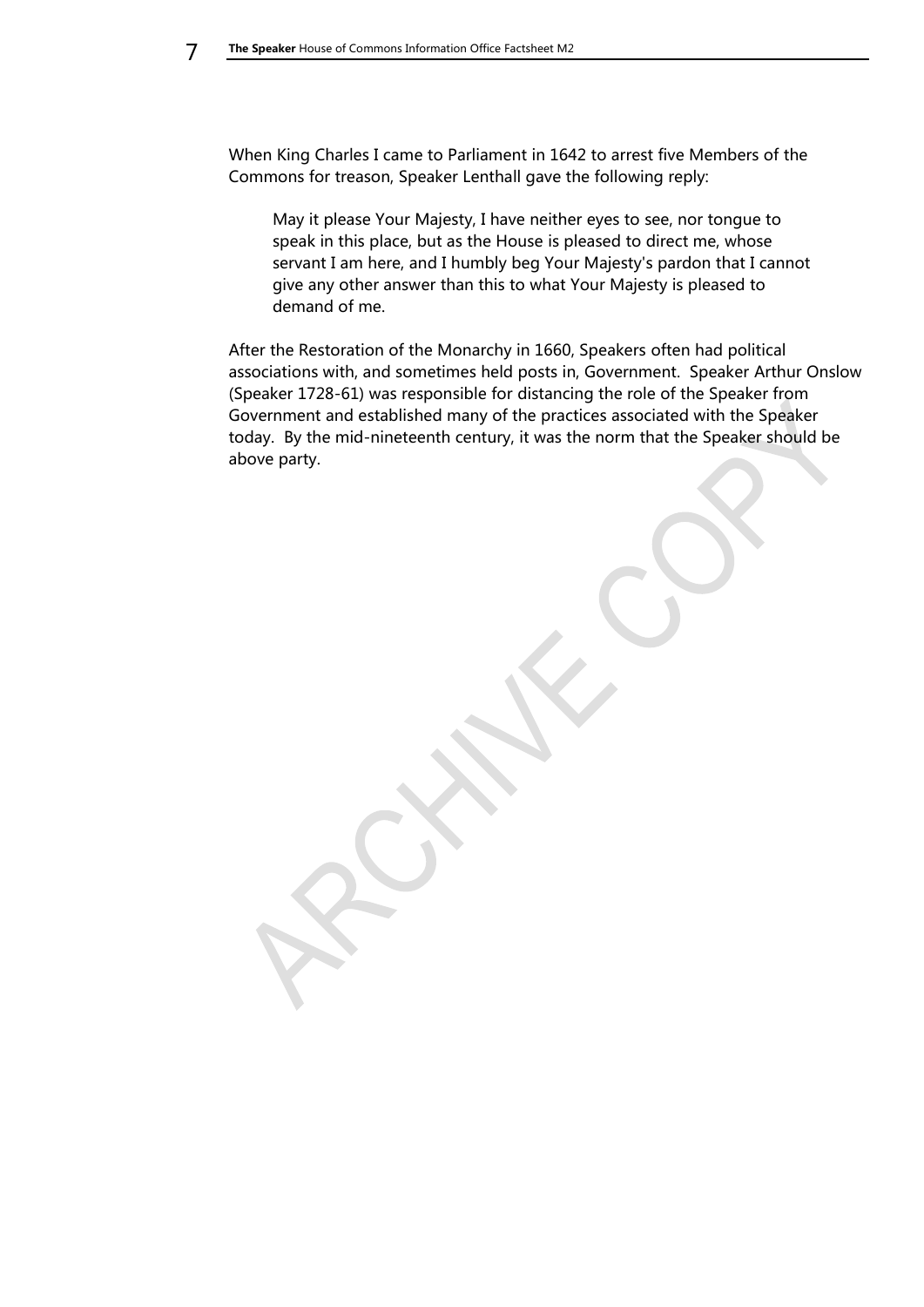# <span id="page-7-0"></span>**Appendix A**

#### <span id="page-7-1"></span>**Speakers of the House of Commons since 1700**

- 1700 Sir T Littleton – 1705 R Harley
- 1708 J Smith
- 1710 Sir R Onslow
- 1713 W Bromley
- 1715 Sir T Hanmer
- 1727 Sir S Compton
- 1761 A Onslow
- 1770 Sir J Cust
- 1780 Sir F Norton
- 1780 1789 C Wolfran Cornwall (Died in office)
- W W Grenville
- 1789 1801 H Addington
- 1802 Sir J Mitford
- 1817 C Abbot
- 1834 C Manners-Sutton
- 1839 J Abercromby
- 1857 C Shaw-Lefevre
- 1872 J E Denison
- 1884 H B W Brand
- 1895 A W Peel
- 1905 W C Gully
- 1921 J W Lowther
- 1928 J H Whitley
- 1943 E A Fitzroy (Died in office)
- 1951 D Clifton Brown
- 1959 W S Morrison
- 1965 Sir H Hylton-Foster (Died in office)
- 1971 Dr H King
- 1976 J Selwyn Lloyd
- 1983 T G Thomas
- 1992 B B Weatherill
- 2000 B Boothroyd
- 2000 2009 M J Martin
- 2009 J Bercow

# <span id="page-7-2"></span>**Appendix B**

<span id="page-7-3"></span>**Speakers - Executions and Violent Deaths**

| Sir John Bussy.     | Speaker 1394-8. Beheaded 1399.                           |
|---------------------|----------------------------------------------------------|
| William Tresham.    | Speaker 1439-42,1447,1449-50. Murdered 1450.             |
| Thomas Thorpe.      | Speaker 1453-54. Beheaded 1461.                          |
| Sir John Wenlock.   | Speaker 1455-6. Killed at the Battle of Tewkesbury 1471. |
| Sir Thomas Tresham. | Speaker 1459. Beheaded 1471 (Son of William Tresham)     |
| William Catesby.    | Speaker 1484. Beheaded 1485.                             |
| Sir Richard Empson. | Speaker 1491-2. Beheaded 1510. (On same day as Dudley)   |
| Edmond Dudley.      | Speaker 1504. Beheaded 1510. (On same day as Empson)     |
| Sir Thomas More.    | Speaker 1523. Beheaded 1535.                             |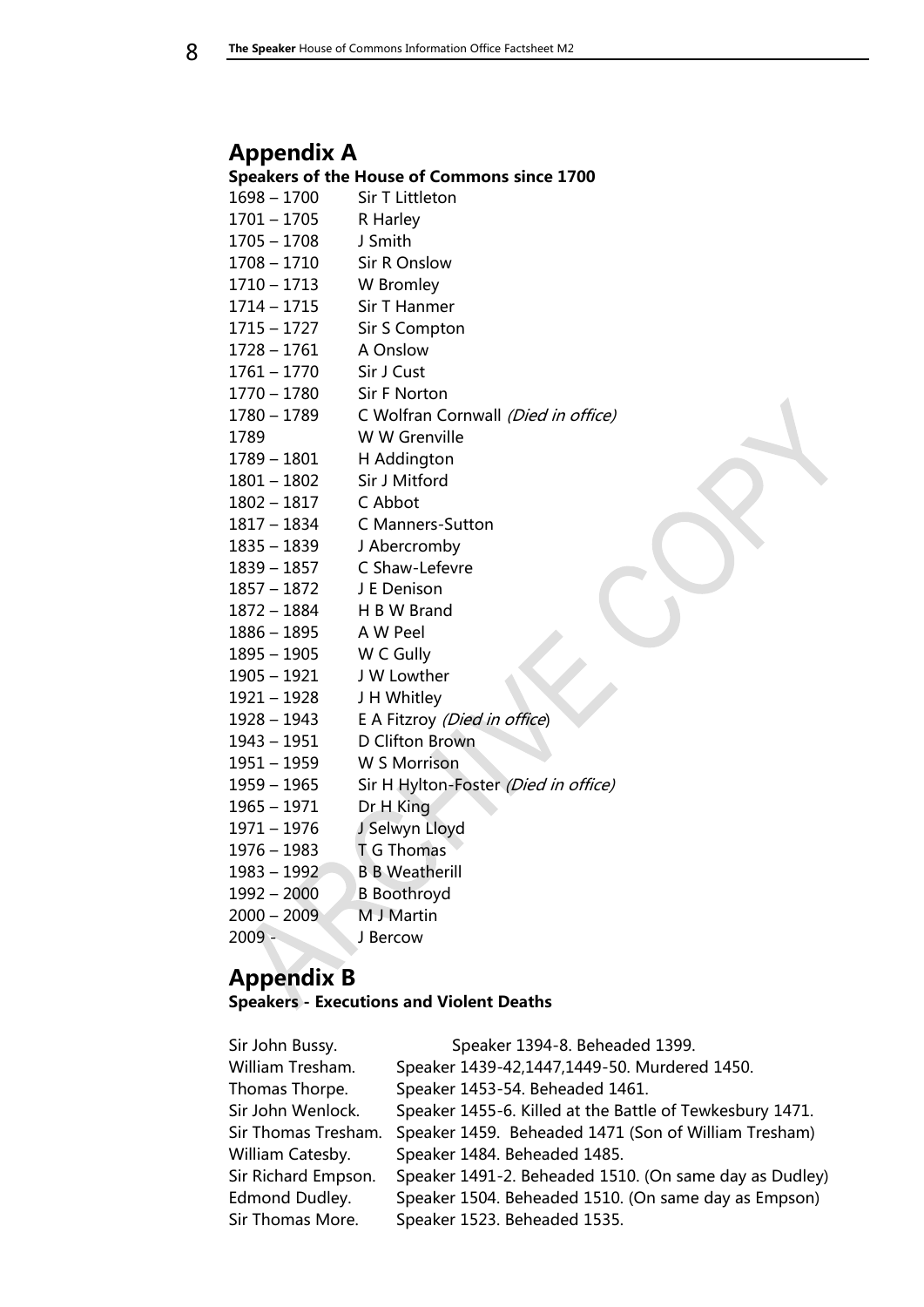# <span id="page-8-0"></span>**Further reading**

The Office of Speaker (1964) P Laundy 1964

The Office of Speaker in the Parliaments of the Commonwealth P Laundy 1984

Speakers of the House of Commons A I Dasent 1911

Ceremonial and the Mace in the House of Commons Sir P Thorne 1980 (for details of official dress)

Procedure Committee, Election of a Speaker, 15 February 2001, HC 40 2000- 01

# <span id="page-8-1"></span>**Contact information**

House of Commons Information Office House of Commons London SW1A 2TT Phone 020 7219 4272 Fax 020 7219 5839 hcinfo@parliament.uk www.parliament.uk

House of Lords Information Office House of Lords London SW1A 0PW Phone 020 7219 3107 Fax 020 7219 0620 hlinfo@parliament.uk

Education Service Houses of Parliament London SW1A 2TT Phone 020 7219 4496 education@parliament.uk www.parliament.uk/education

Parliamentary Archives Houses of Parliament London SW1A 0PW Phone 020 7219 3074 Fax 020 7219 2570 Email archives@parliament.uk

Parliamentary Bookshop 12 Bridge Street Parliament Square London SW1A 2JX Phone 020 7219 3890 Fax 020 7219 3866 bookshop@parliament.uk